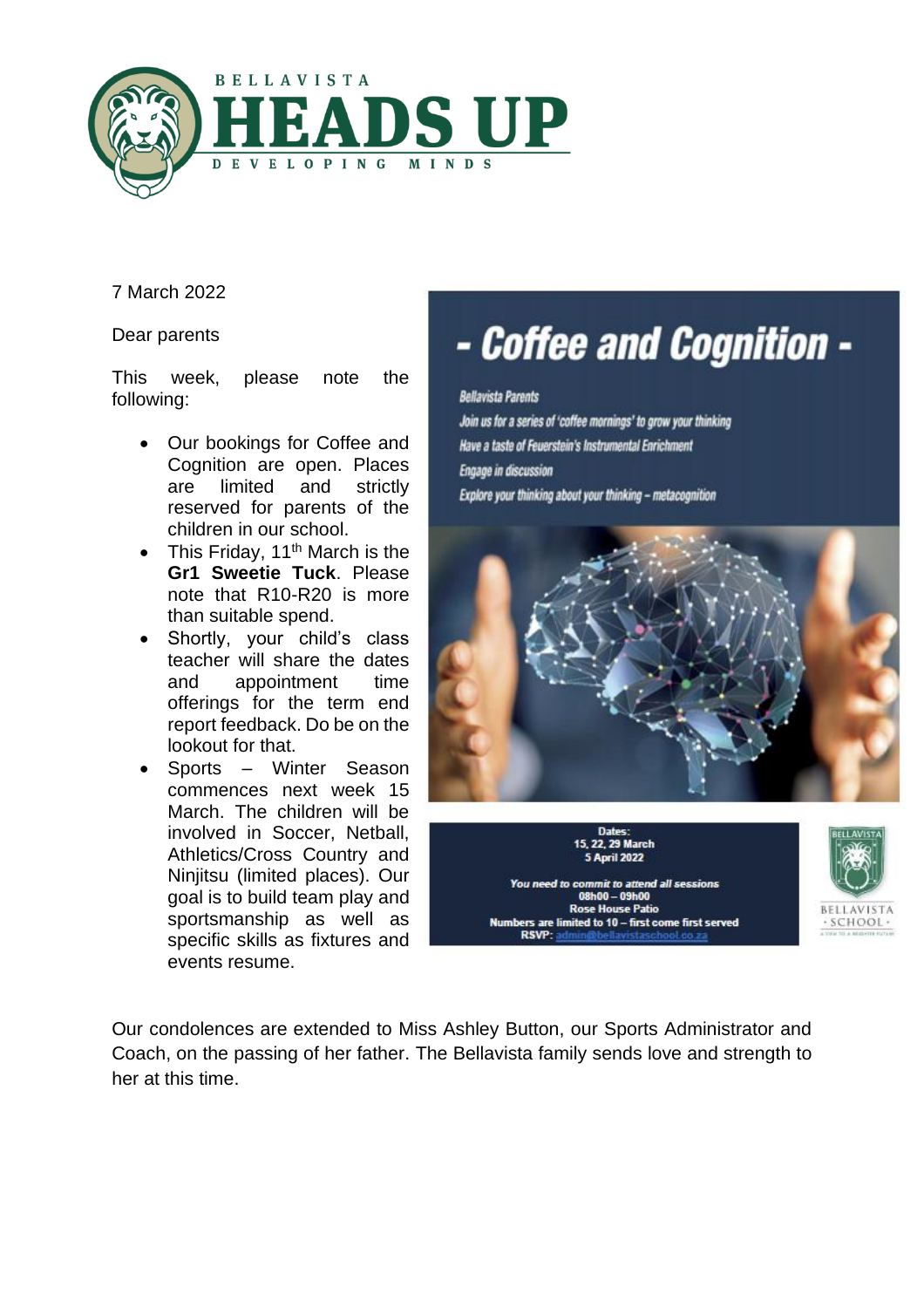Parents may be interested to look up a few of our blog posts from years gone by and so bring yourself into our mindset and perspective as we go about our work as a school:

### [On cyber safety](https://bellavista.org.za/give-them-the-keys-why-dont-you/)

[On the work of schools](https://bellavista.org.za/schools-arent-about-sugar-saccharine-and-salesmanship-schools-are-about-reading-riting-and-rithmatic/)

[On attitude](https://bellavista.org.za/sitting-on-a-cactus/)

# **Change in gate procedures for the Foundation Phase**

Children in **Gr1** to **Gr3** drop off time is changed to between **07h40 – 07h50**. The **Gr1** children continue to use the St Andrews gate; the **Gr2 – Gr 3** children continue to use the main Wingfield gate. In that period of arrival, the class teachers will receive the children with structured activities before the first lesson starts at 08h00.

# **Nisi Nutrition Tip #2**

In the previous Heads Up, I spoke about the importance of Magnesium. This time, the spotlight is on Zinc! The mineral Zinc is often associated with enhanced mood, beautiful skin, wound healing and a healthy immune system. But did you know that Zinc is an essential mineral for the brain, particularly for attention, memory and processing? This is because of several neurochemical processes that take place. Firstly, Zinc helps the body convert Vitamin B6 into its active form and as a result, the body is able to manufacture neurotransmitters like serotonin. Serotonin is vital for executive function, social behaviour and mood regulation. Secondly, Zinc helps the body and brain absorb Omega 3's and Essential Fatty Acids (EFA)– and as we all know, Omega 3's and EFA's play a huge role in brain function. Zinc has also been shown to regulate production of Dopamine, a neurotransmitter connected to mood and focus. Unfortunately, Zinc is one of the most common nutritional deficiencies, according to the research. In various studies and journal articles (please contact me if you'd like to explore these further), Zinc deficiency has been linked to dyslexia, ADHD and even children who are picky eaters.

One has to be cautious with supplementation as Zinc is a mineral and can become toxic in high amounts. Instead, try to expose your child to more foods that are high in zinc. Beneficial sources of Zinc include: